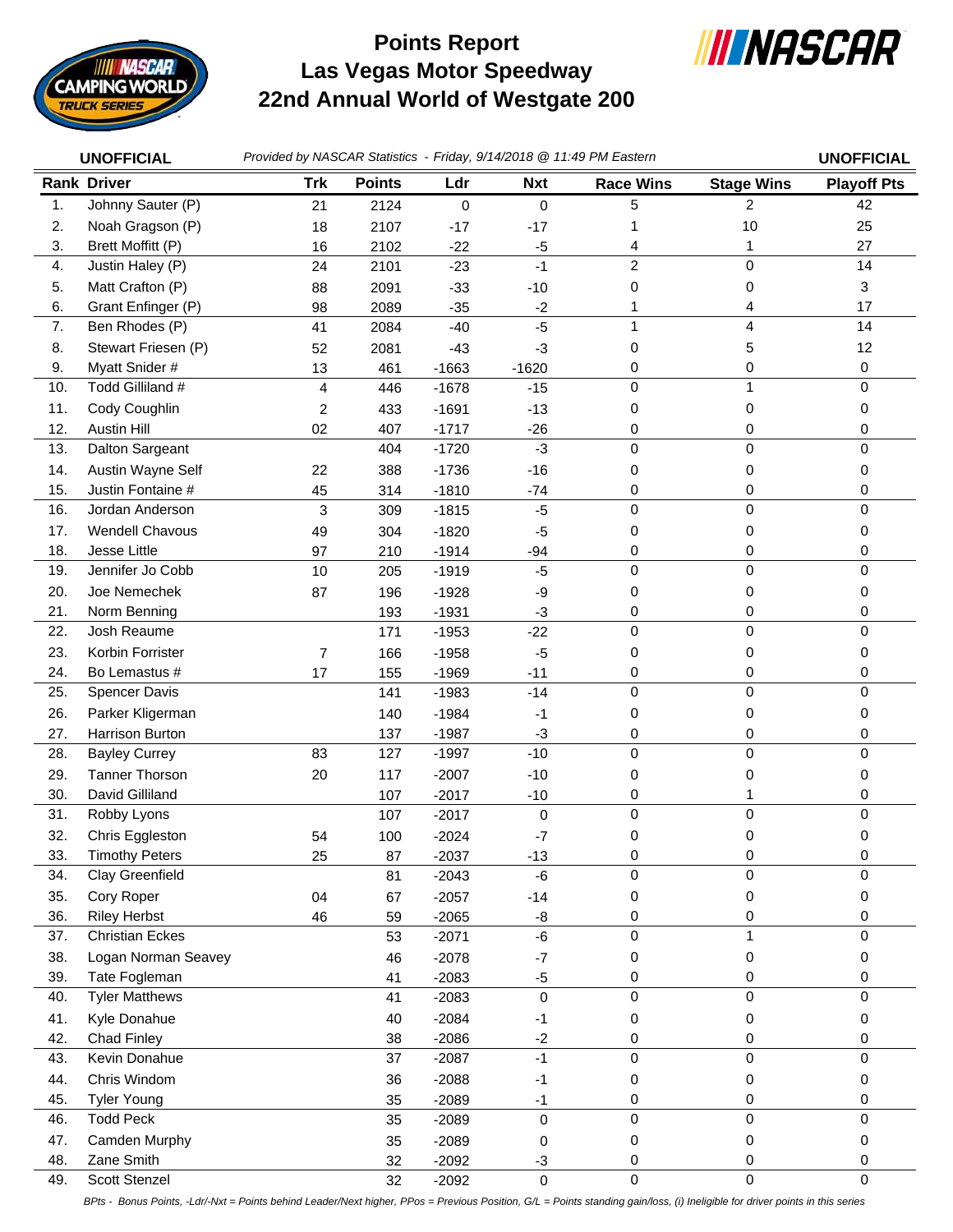|              | <b>Rank Driver</b>                | Trk | <b>Points</b>    | Ldr                | <b>Nxt</b>  | <b>Race Wins</b>        | <b>Stage Wins</b> | <b>Playoff Pts</b> |
|--------------|-----------------------------------|-----|------------------|--------------------|-------------|-------------------------|-------------------|--------------------|
| 50.          | <b>Tyler Dippel</b>               |     | 30               | $-2094$            | $-2$        | 0                       | 0                 | 0                  |
| 51.          | Reid Wilson                       |     | 30               | $-2094$            | 0           | 0                       | 0                 | 0                  |
| 52.          | <b>Austin Theriault</b>           | 30  | 29               | $-2095$            | $-1$        | $\mathbf 0$             | 0                 | 0                  |
| 53.          | Nick Hoffman                      |     | 27               | $-2097$            | $-2$        | 0                       | 0                 | 0                  |
| 54.          | Alex Tagliani                     |     | 27               | $-2097$            | 0           | 0                       | 0                 | 0                  |
| 55.          | D J Kennington                    |     | 26               | $-2098$            | $-1$        | $\mathbf 0$             | 0                 | 0                  |
| 56.          | Max McLaughlin                    |     | 25               | $-2099$            | -1          | 0                       | 0                 | 0                  |
| 57.          | Sheldon Creed                     |     | 22               | $-2102$            | $-3$        | 0                       | 0                 | 0                  |
| 58.          | Codie Rohrbaugh                   |     | 21               | $-2103$            | $-1$        | 0                       | 0                 | 0                  |
| 59.          | Dawson Cram                       |     | 20               | $-2104$            | $-1$        | 0                       | 0                 | 0                  |
| 60.          | Jeffrey Abbey                     |     | 20               | $-2104$            | 0           | 0                       | 0                 | 0                  |
| 61.          | Stefan Parsons                    |     | 20               | $-2104$            | $\Omega$    | $\mathbf{0}$            | 0                 | 0                  |
| 62.          | <b>Bryan Dauzat</b>               |     | 19               | $-2105$            | -1          | 0                       | 0                 | 0                  |
| 63.          | Ray Ciccarelli                    |     | 19               | $-2105$            | 0           | 0                       | 0                 | 0                  |
| 64.          | Michel Disdier                    |     | 18               | $-2106$            | $-1$        | $\mathbf 0$             | 0                 | 0                  |
| 65.          | Tj Bell                           | 38  | 16               | $-2108$            | $-2$        | 0                       | 0                 | 0                  |
| 66.          | Jason White                       |     | 14               | $-2110$            | $-2$        | 0                       | 0                 | 0                  |
| 67.          | Jr Heffner                        |     | 13               | $-2111$            | $-1$        | 0                       | 0                 | 0                  |
| 68.          | <b>Bobby Reuse</b>                |     | 12               | $-2112$            | $-1$        | 0                       | 0                 | 0                  |
| 69.          | <b>Brian Kaltreider</b>           |     | 12               | $-2112$            | 0           | 0                       | 0                 | 0                  |
| 70.          | Jesse Iwuji                       |     | 12               | $-2112$            | 0           | 0                       | 0                 | $\mathsf 0$        |
| 71.          | Mike Senica                       |     | 12               | $-2112$            | 0           | 0                       | 0                 | 0                  |
| 72.          | Justin Shipley                    |     | 11               | $-2113$            | $-1$        | 0                       | 0                 | 0                  |
| 73.          | Justin Kunz                       |     | 11               | $-2113$            | $\Omega$    | $\mathbf 0$             | 0                 | 0                  |
| 74.          | Tommy Regan                       |     | 10               | $-2114$            | -1          | 0                       | 0                 | 0                  |
| 75.          | Roger Reuse                       |     | 10               | $-2114$            | 0           | 0                       | 0                 | 0                  |
| 76.          | Jamie Mosley                      |     | 9                | $-2115$            | $-1$        | $\mathbf 0$             | 0                 | 0                  |
| 77.          | <b>Chris Fontaine</b>             |     | 8                | $-2116$            | $-1$        | 0                       | 0                 | 0                  |
| 78.          | Akinori Ogata                     |     | $\overline{7}$   | $-2117$            | $-1$        | 0                       | 0                 | 0                  |
| 79.          | <b>Bryant Barnhill</b>            |     | 6                | $-2118$            | $-1$        | 0                       | 0                 | 0                  |
| 80.          | Kyle Strickler                    |     | 6                | $-2118$            | 0           | 0                       | 0                 | 0                  |
| 81.          | <b>Travis Kvapil</b>              |     | 5                | $-2119$            | -1          | 0                       | 0                 | 0                  |
| 82.          | Kyle Busch(I)                     |     | $\pmb{0}$        | $-2124$            | $-5$        | $\overline{c}$          | 1                 | 0                  |
| 83.          | Kyle Busch(I)                     |     | 0                | $-2124$            | $-5$        | $\overline{\mathbf{c}}$ |                   |                    |
| 84.          | Kyle Busch(I)                     |     | 0                | $-2124$            | $-5$        | 2                       |                   | 0                  |
| 85.          | Kyle Busch(I)                     |     | 0                | $-2124$            | $-5$        | $\overline{c}$          |                   | 0                  |
| 86.          | John Hunter Nemechek(I)           | 8   | 0                | $-2124$            | 0           | 1                       | 5                 | 0                  |
| 87.          | Chase Briscoe(I)                  |     | 0                | $-2124$            | 0           | 1                       | 1                 | 0                  |
| 88.          | Kyle Benjamin(I)                  |     | $\pmb{0}$        | $-2124$            | 0           | 0                       | 0                 | 0                  |
| 89.          | Erik Jones(I)                     |     | 0                | $-2124$            | 0           | 0                       | 0                 | 0                  |
| 90.          | Brandon Jones(I)                  | 51  | 0                | $-2124$            | 0           | 0                       | 0                 | 0                  |
| 91.          | Scott Lagasse(I)                  |     | $\mathbf 0$      | $-2124$            | $\Omega$    | $\mathbf 0$             | 0                 | 0                  |
| 92.          | Ross Chastain(I)                  | 15  | 0                | $-2124$            | 0           | 0                       | 0                 | 0                  |
| 93.          | Austin Dillon(I)                  |     | 0                | $-2124$            | 0           | 0                       | 0                 | 0                  |
| 94.          | Justin Marks(I)                   |     | 0                | $-2124$            | $\mathbf 0$ | 0                       | 0                 | 0                  |
| 95.          | Ty Dillon(I)                      |     | 0                | $-2124$            | 0           | 0                       | 0                 | 0                  |
| 96.          | Bubba Wallace(I)                  |     | 0                | $-2124$            | 0           | 0                       | 0                 | 0                  |
| 97.          | Daniel Hemric(I)                  |     | 0                | $-2124$            | $\mathbf 0$ | 0                       | 0                 | 0                  |
| 98.          | Mike Harmon(I)                    |     | 0                | $-2124$            | 0           | 0                       | 0                 | 0                  |
| 99.<br>100.  | Bj McLeod(I)<br>Max Tullman(I)    |     | 0<br>$\mathbf 0$ | $-2124$            | 0<br>0      | 0<br>0                  | 0<br>0            | 0<br>0             |
|              |                                   |     |                  | $-2124$            |             |                         |                   |                    |
| 101.<br>102. | Reed Sorenson(I)<br>Timmy Hill(I) |     | 0                | $-2124$            | 0           | 0                       | 0                 | 0                  |
| 103.         | Christopher Bell(I)               |     | 0<br>0           | $-2124$<br>$-2124$ | 0<br>0      | 0<br>$\mathbf 0$        | 0<br>0            | 0<br>0             |
| 104.         | Jj Yeley(I)                       |     |                  | $-2124$            | 0           | 0                       | 0                 | 0                  |
| 105.         | Ryan Newman(I)                    |     | 0<br>0           | $-2124$            | 0           | 0                       | 0                 | 0                  |
|              |                                   |     |                  |                    |             |                         |                   |                    |